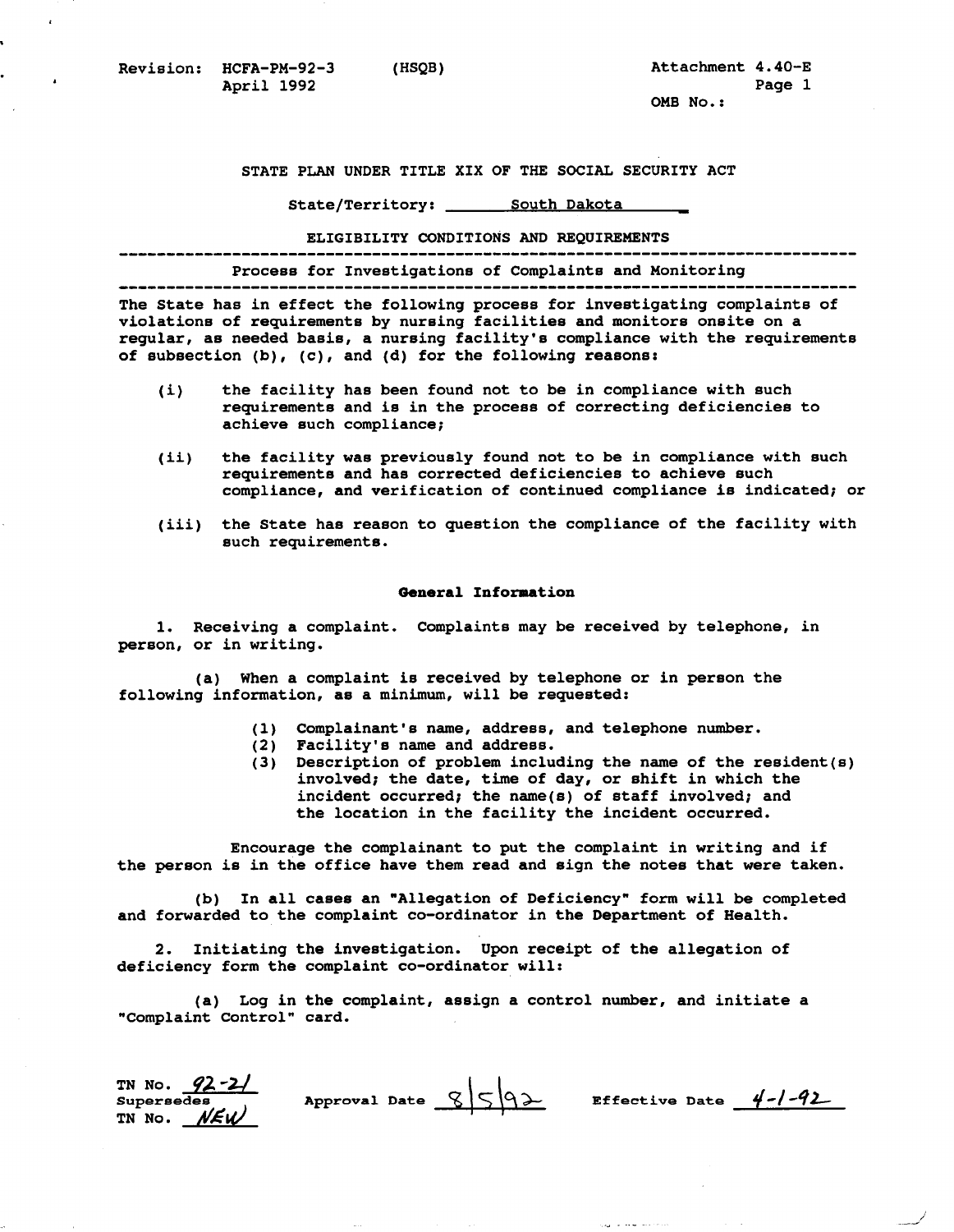**(b) Review the complaint for disposition, i.e. to be referred to program staff, HCFARO, Ombudsman, Board of Nursing,or other agencies.** 

**(c) Acknowledge all written complaintswith a letter to the complainant.** 

**(d) Evaluate complaints that will be investigatedby program staff for the following:** 

- **(1) Seriousness of the complaint.**
- **(2) When it will be investigated.**
- (3) Who will be responsible for the investigation and what disciplines will be represented on the team.

**(e) Decisions concerningthe timeliness of the investigation should be**  predicated on the following:

- **(1) A situation involving serious andimmediate threat to the resident must be investigated within two working days.**
- **(2) Allegations of abuse are investigated within 10 working days. (3) Complaints of a lessserious nature are evaluated and atime**
- frams determined based on availability of staff, and/or the next scheduled visit to the facility.

## **Investigating the Complaint**

**1. General information.** 

(a) The complaint control card is received by the supervisor.

**(b) The supervisor calls complainant foradditional information, if necessary.** 

**(c) The supervisor schedulesthe investigation andnotifies the**  complaint co-ordinator of the date of the investigation.

**(d) The investigation will be conducted accordingto the guidelines**  outlined in the State Operation Manual.

**2. Additional procedures.** 

**(a) Special investigations:** 

**(1) On arrival at the facility, contact the administrator or his designee. If the administrator is not present at the**  facility, have the staff notify him/her.

**Carlos** 

مناصبين والرابيان

<u>.</u><br>1980 - Jan Berlin Harmont, filmoù a

- **(2) Tell the administrator that youare there for a complaint investigation, however, youdo not tell him the nature of complaint or the complainant's identity.**
- (3) Explain that there will be an exit conference after the **completion of the investigation.**

| TN No. $92-2/$       |                       |                        |  |
|----------------------|-----------------------|------------------------|--|
| Supersedes           | Approval Date $8 5 9$ | Effective Date $4-/-9$ |  |
| TN NO. $N\epsilon W$ |                       |                        |  |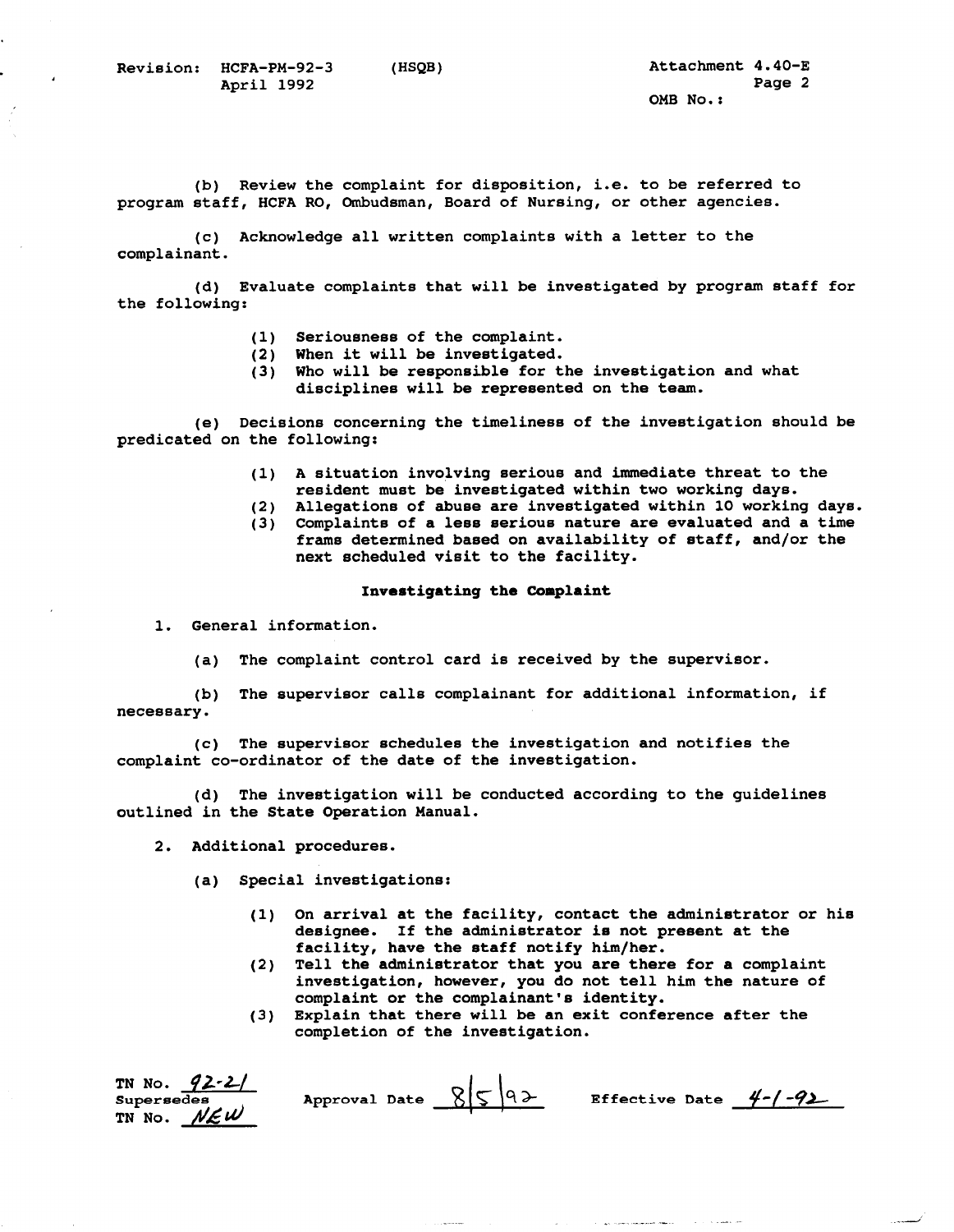- **(4) Protect the anonymity of the individuals involved inthe complaint. Observe, visit, and review the records of a**  sample of residents selected based on the nature of the **complaint.**
- **(5) If a complaint is validated, citedeficiencies on a HCFA-2567, complete the survey report***form,* **and draft a cover letter.**
- **(b) Regular survey:** 
	- **(1) If the complaint investigationis to be conducted with a**  regular survey inform the survey team members of the **complaint. The team leader willassign the person(s) to conduct the investigation.**
	- **(2) Do not inform the facility you willbe conducting a complaint investigation as part of the survey.**
	- **(3) Conduct the survey as usual, incorporatingthe complaint investigation.**
	- **(4) Explain the allegation in general terms, protecting the**  anonymity of the individuals involved, as part of the pre**exit conference. State any deficiencies which were cited**  as a result of the investigation.
	- **(5) If the complaint is validated, cite deficiencies as part of the survey HCFA-2567.** Type **"substantiated complaint"**  at the end of each deficiency as appropriate.

## **Follow-up on the Complaint**

**1. Team responsibility:** 

**(a) Draft a letter, for the Program Director's signature,to the**  complaintants stating whether the complaint was verified or not.

**(b) Draft a subjective narrative reportof the investigation for state and federal agencies including:** 

- (1) When the investigation was conducted and by whom.<br>(2) The allegation(s).
- $(2)$  The allegation $(s)$ .<br> $(3)$  The findings.
- **(3) The findings.**
- **(4) The action taken.**

**(c) Send the complaint report, a copy of anydeficiencies cited, the facility cover letter, and the draft letter forthe complainant to the Complaint Co-ordinator.** 

**2. Complaint Co-ordinator's Reponsibility:** 

**(a) Review the report, deficiencies, and letter.** 

**(b) Prepare draft letter in final form**, **have the Program Director**  sign, and mail to complainant.

(c) Complete the HCFA-562 and forward to the Regional Office.

| TN No. $92 - 2/$      |                                |                         |  |
|-----------------------|--------------------------------|-------------------------|--|
| Supersedes            | Approval Date $\frac{8592}{ }$ | Effective Date $4-1-92$ |  |
| TN No. $N \in \omega$ |                                |                         |  |